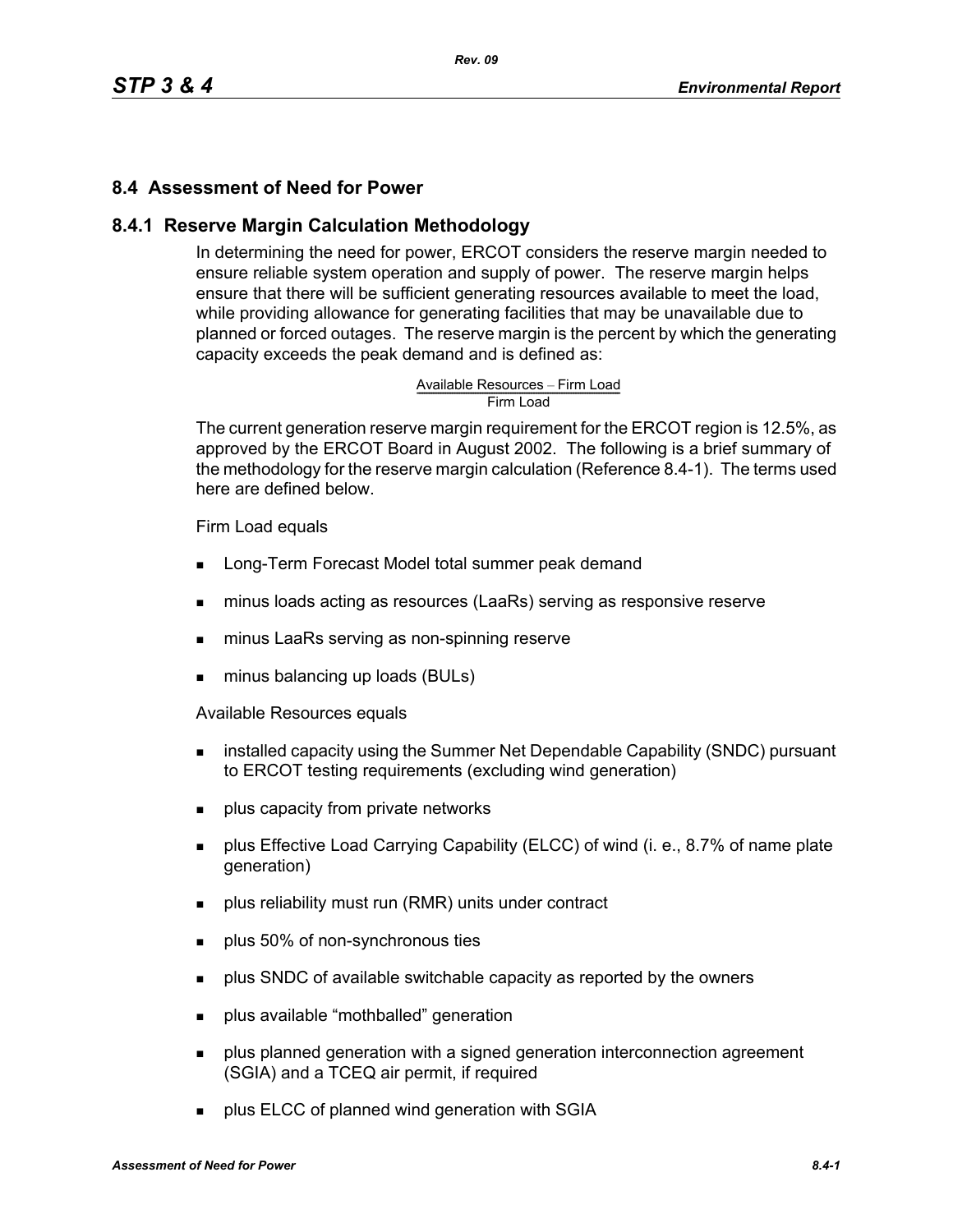**numinus retiring units** 

Loads acting as resources (LaaRs) are capable of reducing or increasing the need for electrical energy or providing ancillary services such as responsive reserve service or non-spinning reserve service. LaaRs must be registered and qualified by ERCOT, and will be scheduled by a qualified scheduling entity (Reference 8.4-2).

- Responsive reserve service is provided by operating reserves that ERCOT maintains to restore the frequency of the ERCOT system within the first few minutes of an event that causes a significant deviation from the standard frequency. These unloaded generation resources are online, capable of controllably reducing or increasing consumption under dispatch control and that immediately respond proportionally to frequency changes. The amount of capacity from unloaded generation resources or DC tie response is limited to the amount that can be deployed within 15 seconds.
- Non-spinning reserve service is provided by LaaRs that are capable of being interrupted within 30 minutes and that are capable of running or being interrupted at a specified output level for at least 1 hour.

Balancing up Loads (BULs) are also capable of reducing the need for electrical energy when providing balancing up load energy service, but are not considered resources as defined by the ERCOT Protocols (Reference 8.4-2). Refer to Subsection 8.4.2.

Summer Net Dependable Capability is the maximum sustainable capability of a generation resource as demonstrated by a performance test lasting 168 hours (Reference 8.4-3).

A private network is an electric network connected to the ERCOT transmission grid that contains loads that are not directly metered by ERCOT (i. e., loads that are typically netted with internal generation) (Reference 8.4-3).

Effective Load Carrying Capability – ERCOT selected Global Energy Decisions, Inc. (GED) to complete a new target reserve margin study. GED used their unit commitment and dispatch software (MarketSym) to analyze the impact of load volatility, wind generation, unit maintenance, and unit forced outages on expected unserved energy, loss of load probability, and loss of load events. GED ran the model with the base set of generating units and a generic thermal generator (550 MW) and determined the expected unserved energy. GED removed the generic thermal generator and added new wind generation until the same expected unserved energy was achieved. The amount of new wind generation will have the same effective loadcarrying capability as the 550 MW thermal generator. It was found that 6,300 MW of wind had the same load carrying capacity as 550 MW of thermal generation. Thus, the effective load carrying capacity (ELCC) of wind is 8.7% (Reference 8.4-4).

Reliability must run service is provided under agreements for capacity and energy from resources which otherwise would not operate and which are necessary to provide voltage support, stability or management of localized transmission constraints under first contingency criteria (Reference 8.4-2)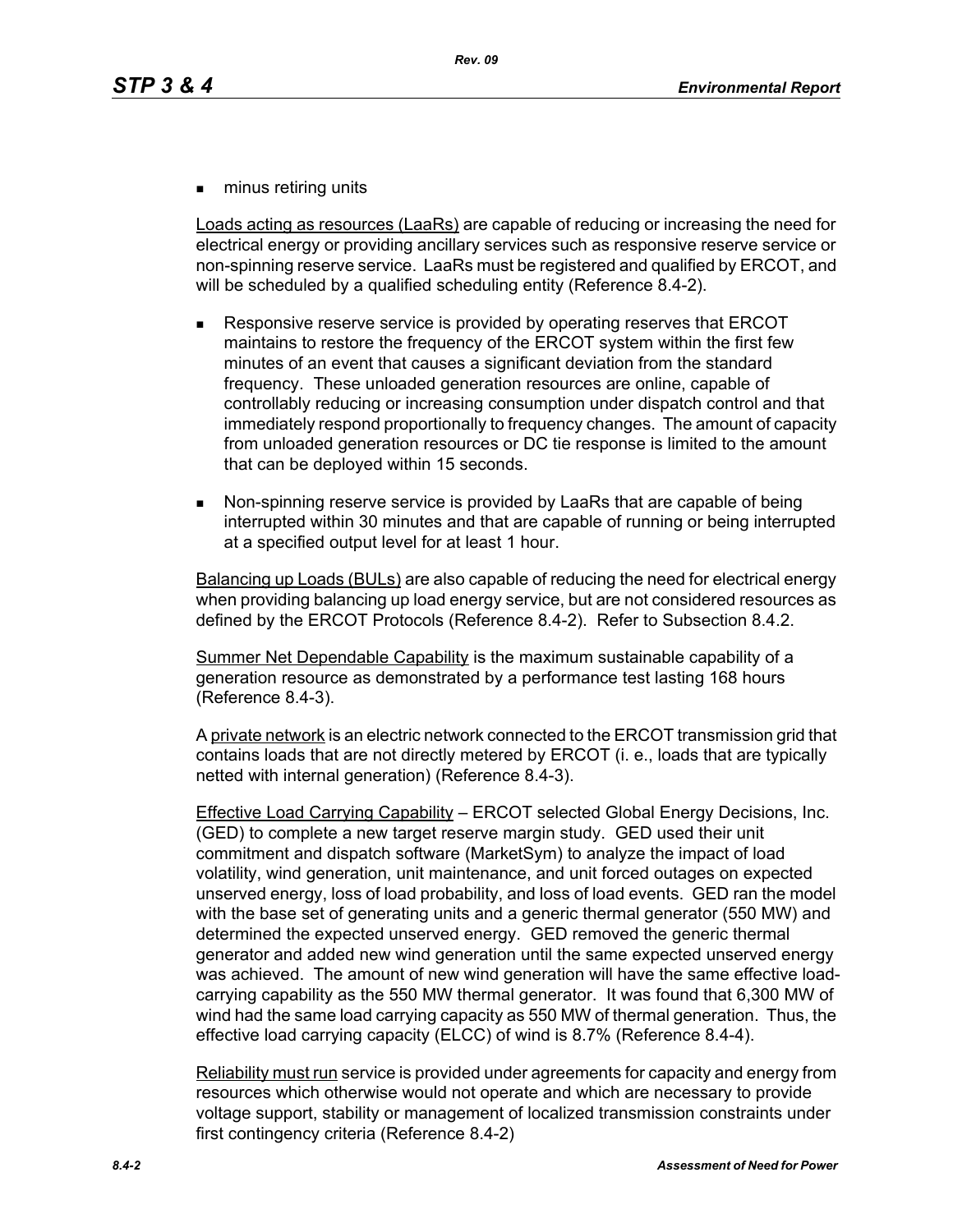*Rev. 09*

Switchable capacity is defined as a generating unit that can operate in either the ERCOT market or the Southwest Power Pool (SPP) market, but not simultaneously. These switchable generating units are situated in close proximity to the transmission facilities of both ERCOT and SPP, which allows them to switch from one market to the other when it is economically appropriate.

Mothballed capacity includes generation resources for which generation entities have submitted a Notification of Suspension of Operations and for which ERCOT has declined to execute an RMR agreement. Available mothballed generation is the probability that a mothballed unit will return to service provided by the owner multiplied by the capacity of the unit. Return probabilities are considered protected information under the ERCOT Protocols (Reference 8.4-3).

Planned generation capacity is based on the interconnection study phase. A generation developer must go through a set procedure to connect new generation to the ERCOT grid. The first step is a high-level screening study to determine the effects on the transmission system of adding the new generation. The second step is the full interconnection study, which is a detailed study done by transmission owners to determine the effects of the new generation (Reference 8.4-3). The owners of STP 3 & 4 have requested the screening study and it has been completed by ERCOT. The full interconnection study will not be requested for several years.

There is uncertainty associated with a number of the inputs to the ERCOT reserve margin calculation. The methodology considers these uncertainties to the extent possible in a formulaic approach while attempting to produce an equation to calculate an ERCOT reserve margin forecast that produces a reasonable estimate of such reserve margins and while not being overly cumbersome or complex. It is not possible to create an equation that can capture all of the impacts of market prices on capacity reserves. However, ERCOT believes that the approved methodology represents an accurate calculation of reserve margin (Reference 8.4-1).

The reserve margins reported in the 2007 CDR (Reference 8.4-3) and summarized in Table 8.4-1 were calculated using the methodology described above. As shown in that table and Figure 8.4-1, through 2008, ERCOT's reserve margin remains above the 12.5% requirement set by the ERCOT Board of Directors. However, ERCOT predicts that by 2009, the reserve margin will fall below 12.5%.

ERCOT cannot order new capacity to be installed to keep the reserve margin from falling below the required 12.5%, but publication of the various ERCOT reports and continuous collaboration between ERCOT and the market participants ensure that they are aware of the demand and capacity situation. Figure 8.4-1 was compiled from the reserve margin forecasts from 1999 – 2007 and compares specifically the forecasts from the 2005, 2006, and 2007 CDRs. If the PGCs do not voluntarily react to market economic forces and add generation capacity, the reserve margin could fall below the required minimum in the very near future.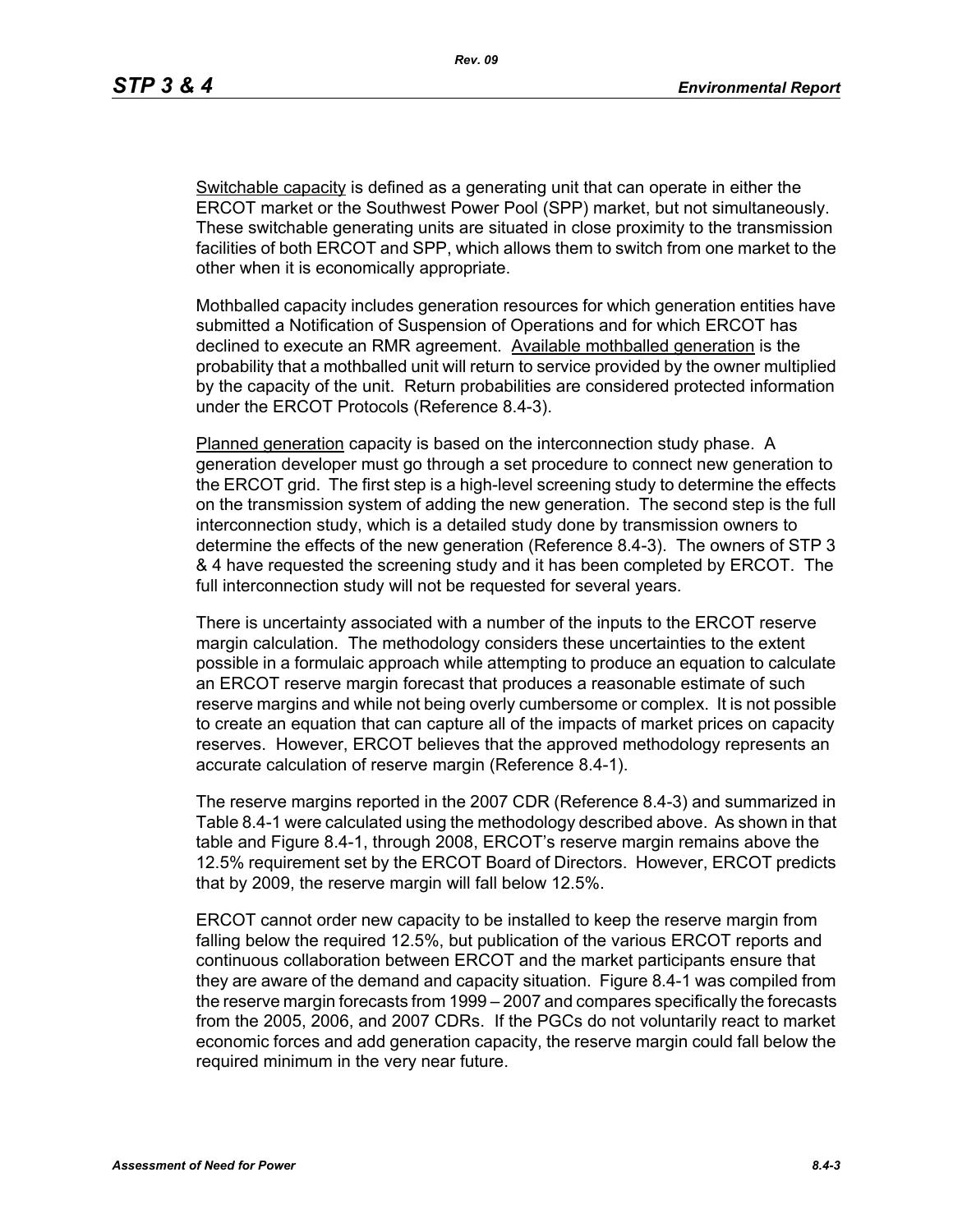## **8.4.2 ERCOT Demand Side Working Group**

The ERCOT Demand Side Working Group (DSWG) was created in 2001 as a task force by a directive of the Public Utility Commission of Texas (PUCT) and was converted to a permanent working group in 2002. A broad range of commercial and industrial consumers, load serving entities and retail electric providers (REPs), transmission/distribution service providers, and power generation companies participate in the DSWG meetings and initiatives. Their mission is to identify and promote opportunities for demand-side resources to participate in ERCOT markets and to recommend adoption of protocols and protocol revisions that foster optimum load participation in all markets. The current ERCOT market rules allow demand-side participation under three general classes of services: voluntary load response, qualified balancing up load, and load acting as a resource. (Reference 8.4-5)

Voluntary load response refers to a customer's independent decision to reduce consumption from its scheduled or anticipated level in response to a price signal. This applies to situations in which the customer has not formally offered this response to the market. The practice has also been known as "passive load response" and sometimes as "self-directed load response." Voluntary loads gain financially from the ERCOT markets by reducing consumption when prices are high, but a load's ability to receive extra financial compensation depends entirely on its contractual relationship with its REP and qualified scheduling entity (QSE). Any advanced metering, communication, or curtailment infrastructure required for load participation is a contractual matter between the load and its REP, and does not involve ERCOT. The QSE and REP are reimbursed by ERCOT only for the energy imbalance and do not receive capacity payments. Because the load is not recognized by ERCOT as a resource, it is not subject to being curtailed involuntarily during emergency situations.

Balancing up loads (BULs) refer to loads that contract with a QSE to formally submit offers to ERCOT to provide balancing energy by reducing their energy use. BULs are paid only if they actually deploy (reduce energy use) in response to selection by ERCOT, but if deployed, they receive two separate forms of compensation. They receive a payment for actual load reduction based on prevailing Market Clearing Price for Energy. They also receive a capacity payment based on the Market Clearing Price for Capacity in the non-spinning reserves market. This is an additional reward for the BULs submitting bids into the balancing energy market even though they are not actually providing non-spinning reserves. Payments are made to a BUL's QSE, who may pass the value on to its REP, who may in turn pass the value along to the BUL. Many variations in products offered by REPs are available and the load customer has choices on how it may receive value for its interruptible load.

Customers with interruptible loads that can meet certain performance requirements may be qualified to provide operating reserves under the Load Acting as a Resource (LaaR) program. In eligible ancillary services (AS) markets, the value of the LaaR load reduction is equal to that of an increase in generation by a generating plant. In addition, any provider of operating reserves selected through an ERCOT AS market is eligible for a capacity payment, regardless of whether the demand-side resource is actually curtailed. To participate in the ERCOT market as a LaaR, a customer must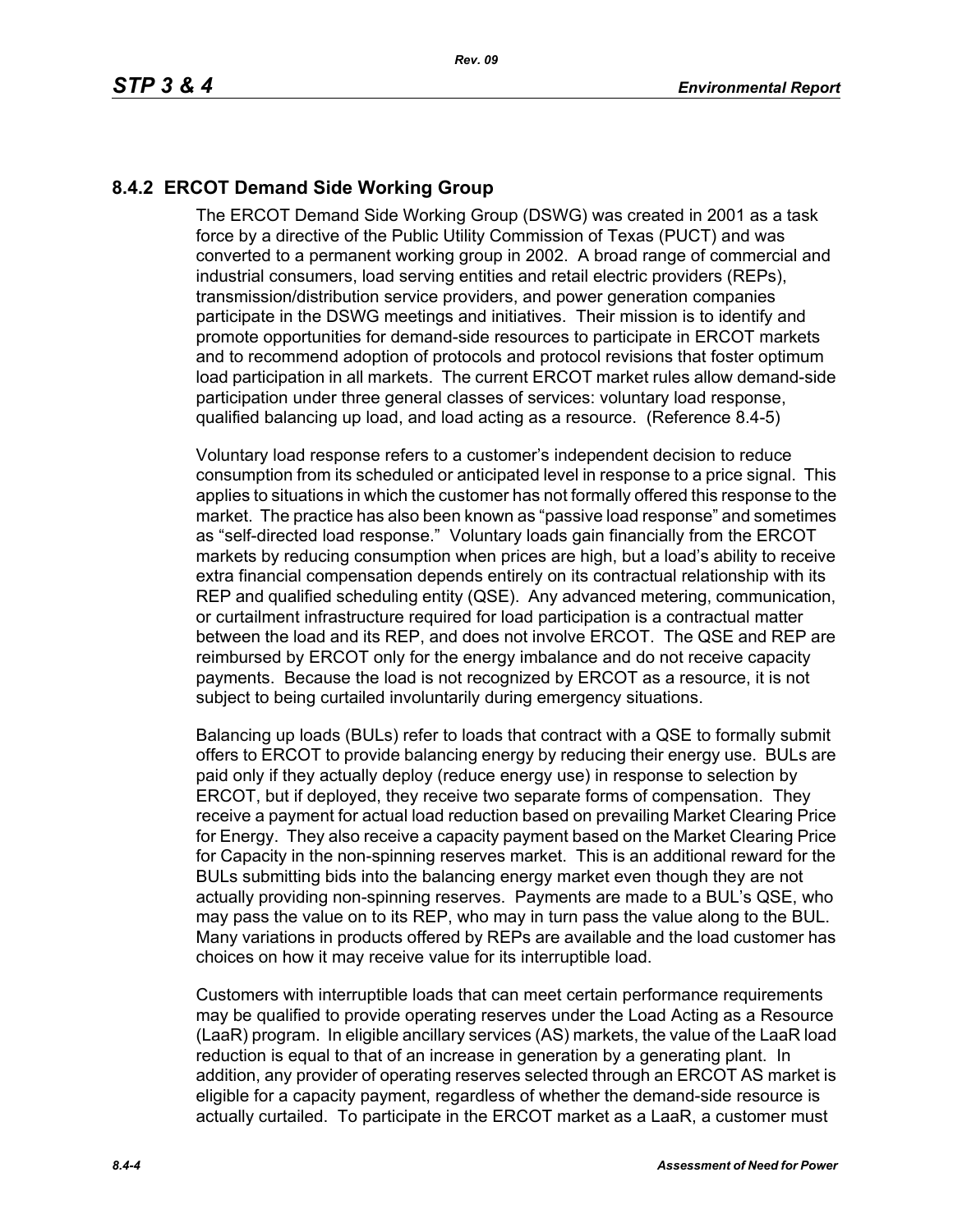[register each individual LaaR asset and also register with ERCOT as a resource entity](http://www.ercot.com/services/rq/re/index.html)  (Reference 8.4-6).

As described above, the reserve margin calculation methodology subtracts the LaaRs and BULs from the load forecast, which reduced the load forecast for 2007-2012 by 1,125 MW per year. Voluntary load responses are not included in the CDR.

#### **8.4.3 Comparison of ERCOT Studies with NUREG-1555 Criteria**

Sections 8.0 through 8.4 have described several ERCOT studies and reports on which STPNOC has relied for the need for power evaluation. The tables and figures in these sections have been taken from, or been generated from the data in, the ERCOT studies and reports. According to NUREG-1555, an NRC independent evaluation of the need for power may not be needed if the NRC determines that the State/regionprepared evaluation is (1) systematic, (2) comprehensive, (3) subject to confirmation, and (4) responsive to forecasting uncertainty. Each of the NUREG-1555 criteria is addressed below with respect to the collective ERCOT reports.

*Systematic* – ERCOT is required by the PUCT to provide extensive studies, issue reports, make recommendations for transmission system needs and resource adequacy, and even make legislative recommendations to further those objectives. Analysis is pursued in the context of the competitive ERCOT market using load growth scenarios, industrial growth projections, regional transmission topology, sub-regional modeling, and new generation characteristics. The development of these reports is subject to a vigorous stakeholder input process. The output of the Long-Term Forecast Model or LTFM (Reference 8.4-7) is used as input to the CDR (Reference 8.4-3). There is an orderly and efficient progression of data and calculation results.

*Comprehensive* – ERCOT's planning responsibilities are broad. The Long Term System Assessment (Reference 8.4-8), for example, uses projections and variations in scenarios such as fuel prices, load growth, and environmental regulations. The study looks forward ten years and includes high-, low-, and base-case assumptions for a variety of factors. The CDR accounts for every resource in the entire ERCOT region and accurately designates its status.

*Subject to Confirmation* – the analyses and reports benefit from extensive stakeholder input and stakeholder scrutiny in the ERCOT stakeholder process, as well as review by the PUCT, who has the ultimate responsibility for market oversight in ERCOT. Both the Long-Term Peak Demand study (Reference 8.4-7) and the CDR look at historical information as a check on past forecasting performance. From 1999 to 2006, the ERCOT peak demand and energy consumption forecasts have been within ± 5% of the actuals. (Reference 8.4-9)

*Responsive to Forecasting Uncertainty* – The Long-Term Forecasting Model resolves one measure of the uncertainty associated with extreme weather impacts on peak demands by using a more extreme weather profile to obtain the forecasts. It then uses a 90th and 10th percentile "confidence band" to bound contingencies. From 1999 to 2006, the ERCOT peak demand and energy consumption forecasts have been within ± 5% of the actuals. Also the reserve margin calculation methodology has been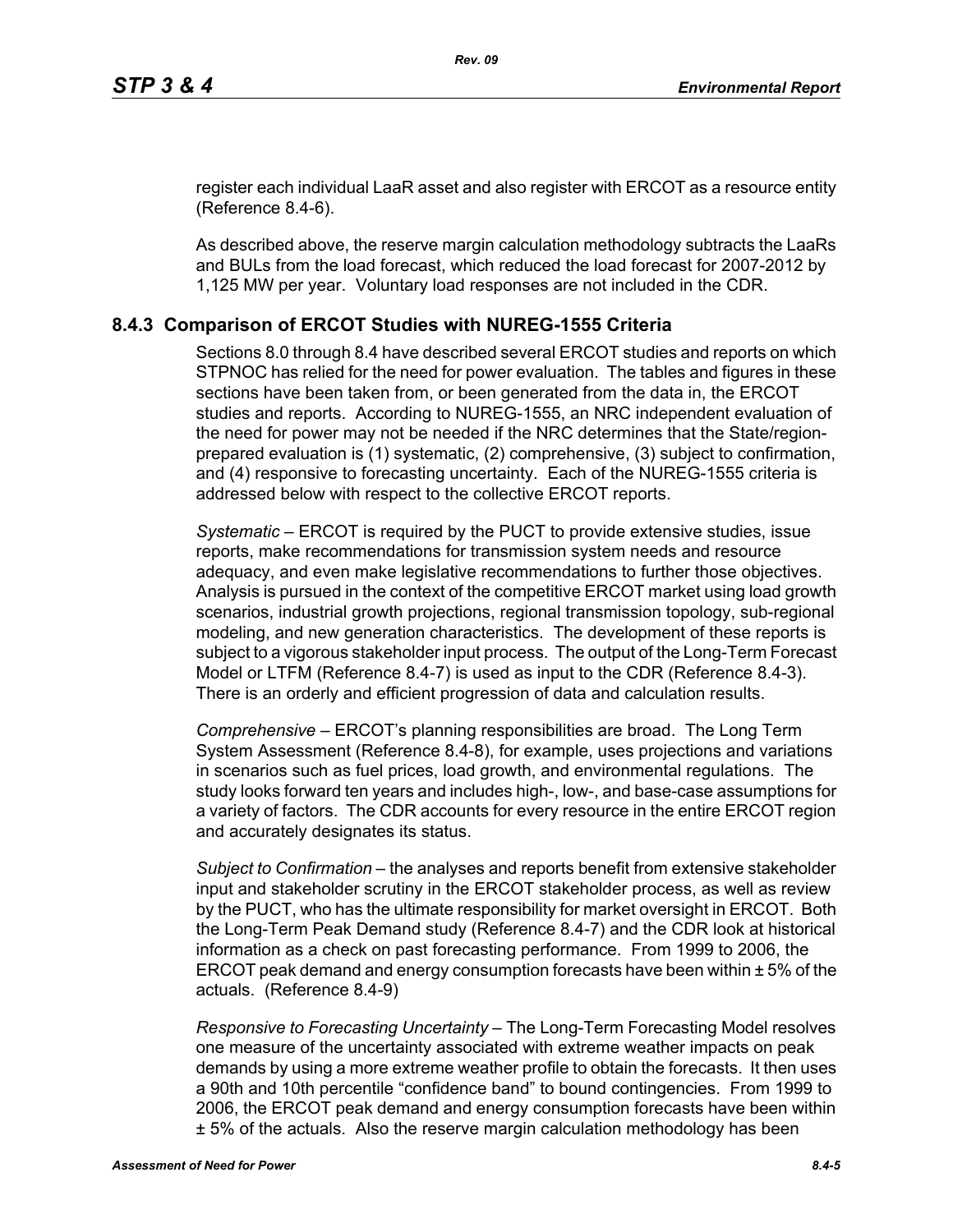revised several times since 2005 to reduce the uncertainties associated with the inputs to the calculation.

The studies performed by ERCOT regarding need for power collectively satisfy the four criteria in NUREG-1555 and obviate any need for further independent evaluation.

### **8.4.4 Conclusions**

ERCOT has concluded that a significant amount of new generation will be needed to meet the demand projected for 2016 along with maintaining the 12.5% reserve margin that is needed to maintain system reliability, regardless of which load scenario is under consideration (Reference 8.4-8).

Figure 8.4-2 provides the ERCOT generation capacity and demand projections for 2012-2027, which demonstrates a steady divergence between demand and capacity for the period. Figure 8.4-3 provides the potential ERCOT generation capacity needed from 2012-2027. Baseload generation capacity currently provides approximately 24.5% of the peak demand and is forecast to provide approximately 30.1% by 2012.

The ERCOT studies did not include the generation capacity that will be provided by STP 3 & 4. It is anticipated that the 1370 MWe (gross) from STP 3 will be available in 2015 and 1370 MWe from STP 4 will be available in 2016. At that time, the need for new capacity in Texas is predicted to be between 20,000 to 50,000 MWe as shown in Figure 8.4-3. Thus, the need for new capacity in ERCOT in 2015-2016 is substantially greater than the new capacity to be provided by STP 3 & 4. As a result, not only will there be a need for power from STP 3 & 4, there will be a need for a substantial amount of other new generating capacity.

In this regard, a number of companies have announced their intentions to build new generating capacity in the ERCOT region, including new nuclear plants by Exelon and TXU. Additionally, other companies have announced their intentions to construct other types of generation capacity, including fossil-fueled facilities. However, only 550 MW of new gas-fired generation capacity (in 2008), 750 MW of coal-fired generation capacity (in 2011), and 800 MW of coal-fired generation capacity (in 2012) were included in the 2007 CDR resources forecast. None of the announced nuclear capacity is included in the resources forecast.

In summary, the ERCOT studies have forecast a shrinking reserve margin that does not satisfy ERCOT goals to maintain system reliability by 2009. By the time STP 3 & 4 are projected to enter commercial operation in 2015-2016, there will be a substantial need for power not only from STP 3 & 4, but from other new generating plants as well.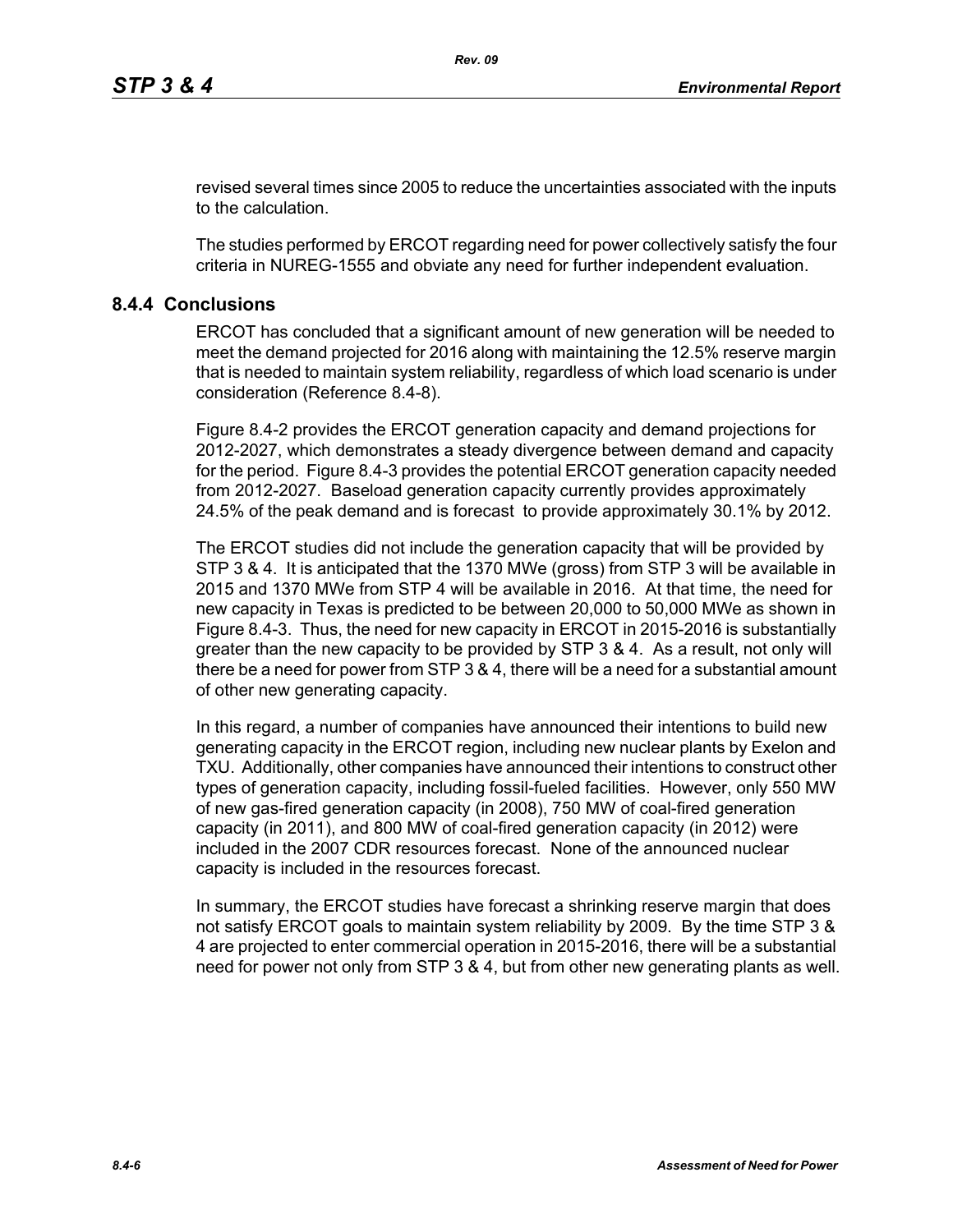#### **8.4.5 References**

- [8.4-1 Memo from Read Comstock, TAC Chair to ERCOT Board of Directors,](http://www.ercot.com/meetings/board/keydocs/2005/0517/Item_11b_-_Reserve_Margin_Calculation.pdf)  "Methodology for Reserve Margin Calculation," available at http://www.ercot.com/meetings/board/keydocs/2005/0517/Item\_11b\_-Reserve Margin Calculation.pdf, accessed on June 20, 2007.
- [8.4-2 "ERCOT Protocols, Section 6: Ancillary Services," available at](http://www.ercot.com/mktrules/protocols/current/06-080107.doc)  http://www.ercot.com/mktrules/protocols/current/06-080107.doc, accessed on August 2, 2007.
- 8.4-3 "Report on the Capacity, Demand, and Reserves in the ERCOT Region, May 2007," available at http://www.ercot.com/news/presentations/2007/07CDR05172007-final.xls.
- 8.4-4 "Analysis of Target Reserve Margin for ERCOT, Warren Lasher, January 12, 2007," available at http://www.ercot.com/meetings/gatf/keydocs/2007/20070112- GATF/GATF\_LOLP\_Presentation\_1\_12\_07\_as\_presented.ppt#360,15,G eneric Coal Additions, accessed on August 2, 2007.
- 8.4-5 "ERCOT Demand Side Working Group," available at [http://www.ercot.com/services/programs/load/DSWG\\_Presentation\\_to\\_P](http://www.ercot.com/services/programs/load/DSWG_Presentation_to_PUCT_Workshop_9_15_06.ppt) UCT\_Workshop\_9\_15\_06.ppt, accessed on July 22, 2007.
- 8.4-6 "Load Acting as a Resource," available at [http://www.ercot.com/services/programs/load/laar/index.html, accessed on](http://www.ercot.com/services/programs/load/laar/index.html)  July 24, 2007.
- [8.4-7 "2007 ERCOT Planning Long-Term Hourly Peak Demand and Energy](http://www.ercot.com/news/presentations/2007/2007_ERCOT_Planning_Long_Term_Hourly_Demand_Energy_Forecast_.pdf)  Forecast – May 8, 2007" available at http://www.ercot.com/news/presentations/2007/2007\_ERCOT\_Planning Long Term Hourly Demand Energy Forecast .pdf, accessed on July 13, 2007.
- 8.4-8 "Long Term System Assessment for the ERCOT Region, December 2006," available at http://www.ercot.com/news/presentations/2006/Attch\_A\_- Long Term System Assessment ERCOT Region December .pdf.
- 8.4-9 ["Long Term Demand and Energy Forecasting Planning," available at](http://www.ercot.com/meetings/other/keywords/2007/0124-LoadForecast/KDonohoo_ERCOTLongTermDemandEnergForecastingPlanning01242007.ppt)  www.ercot.com/meetings/other/keywords/2007/0124- [LoadForecast/KDonohoo\\_ERCOTLongTermDemandEnergForecastingPl](http://www.ercot.com/meetings/other/keywords/2007/0124-LoadForecast/KDonohoo_ERCOTLongTermDemandEnergForecastingPlanning01242007.ppt) [anning01242007.ppt, accessed on June 2, 2007.](http://www.ercot.com/meetings/other/keywords/2007/0124-LoadForecast/KDonohoo_ERCOTLongTermDemandEnergForecastingPlanning01242007.ppt)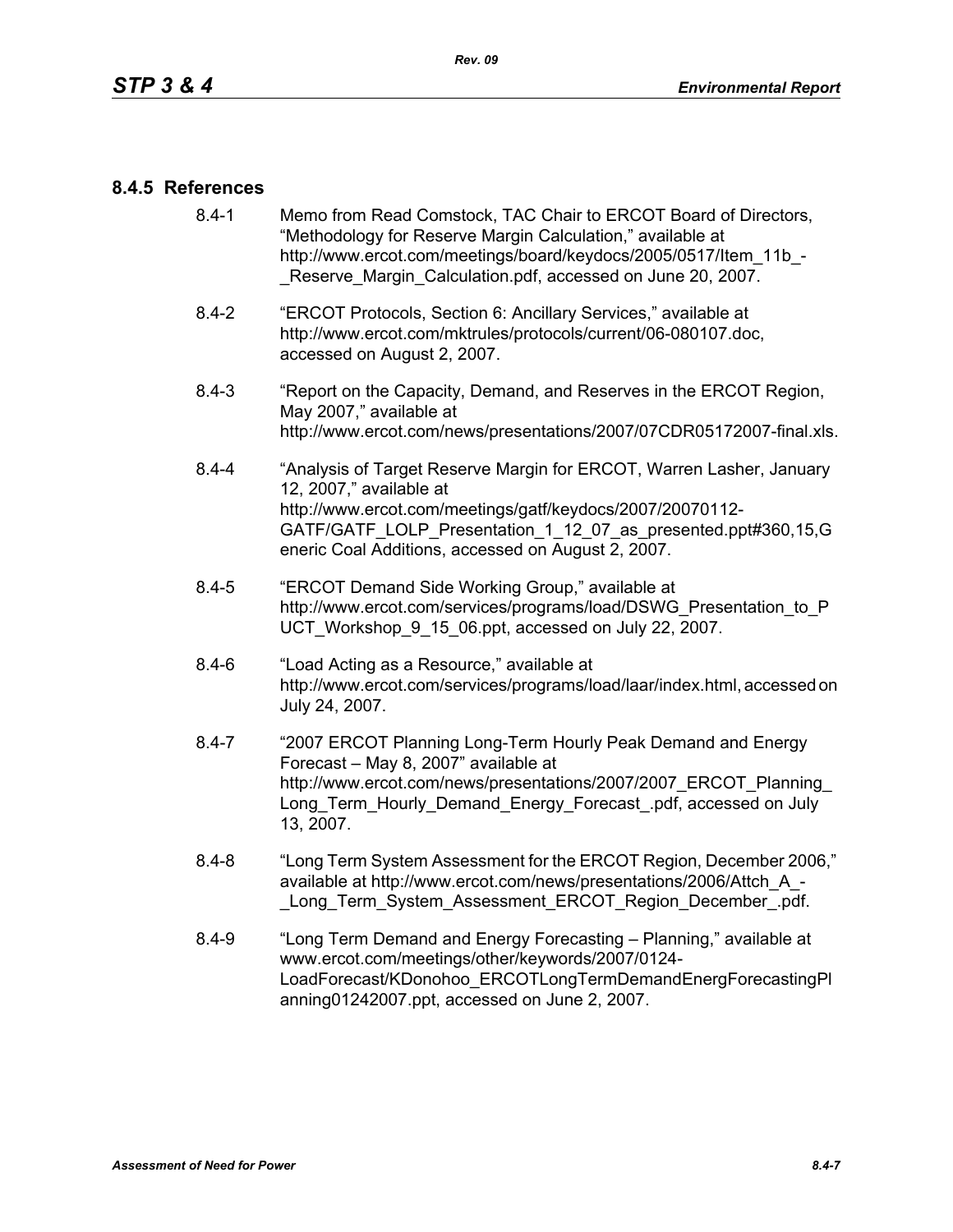## **Table 8.4-1 Forecast Summer Capacity, Baseload Generation Units Only**

|                                                       | 2007   | 2008   | 2009   | 2010   | 2011   | 2012   |
|-------------------------------------------------------|--------|--------|--------|--------|--------|--------|
| <b>Firm Load Forecast</b>                             | 62.669 | 64.010 | 65.383 | 66,830 | 68.331 | 69,608 |
| <b>Resources, MW</b>                                  | 71,812 | 72.048 | 71.960 | 72,394 | 72,939 | 73,703 |
| <b>Reserve Margin</b>                                 | 14.6%  | 12.6%  | 10.1%  | 8.3%   | 6.7%   | 5.9%   |
| <b>Baseload Generation, MW</b>                        | 17.621 | 17,621 | 19.057 | 19,998 | 21,378 | 22,178 |
| % of Resources that are<br><b>Baseload Generation</b> | 24.5%  | 24.5%  | 26.5%  | 27.6%  | 29.3%  | 30.1%  |

Compiled from Reference 8.4-3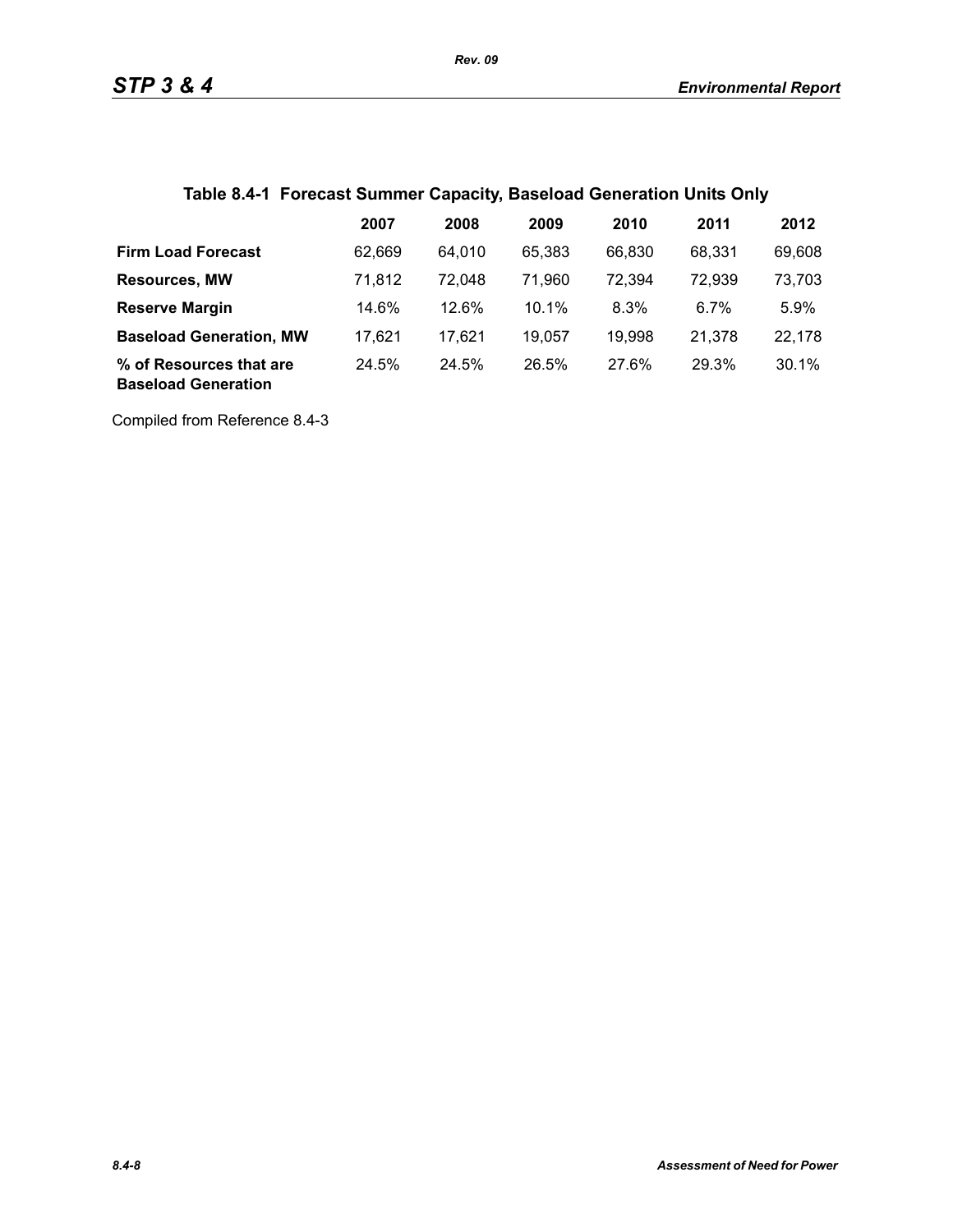

## **Figure 8.4-1 ERCOT Reserve Margin Forecasts, 1999-2012**

Compiled from 2005 CDR, 2006 CDR, and 2007 CDR

*Rev. 09*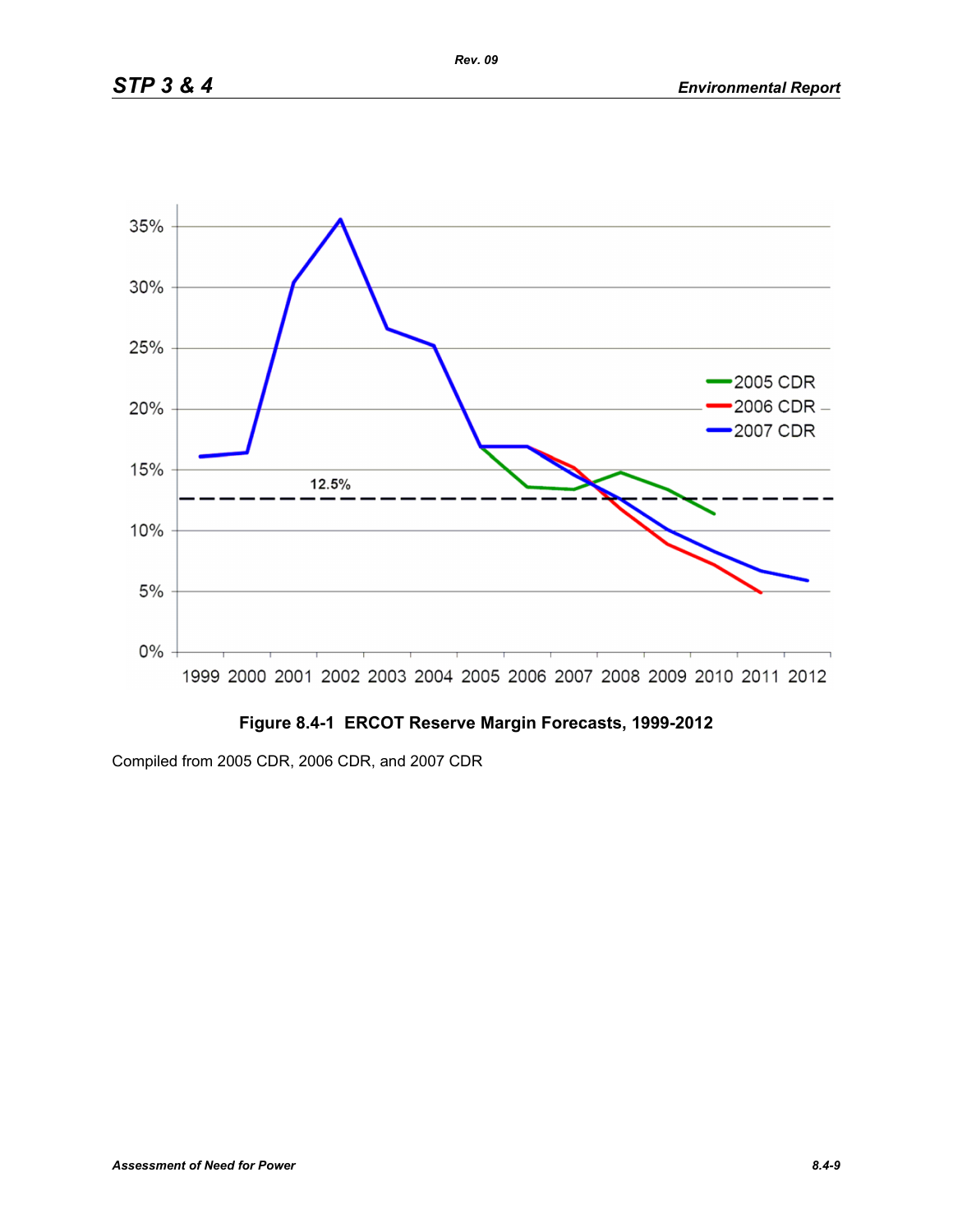

**Figure 8.4-2 ERCOT Generation Capacity and Demand Projections (MW)**

Reference 8.4-3